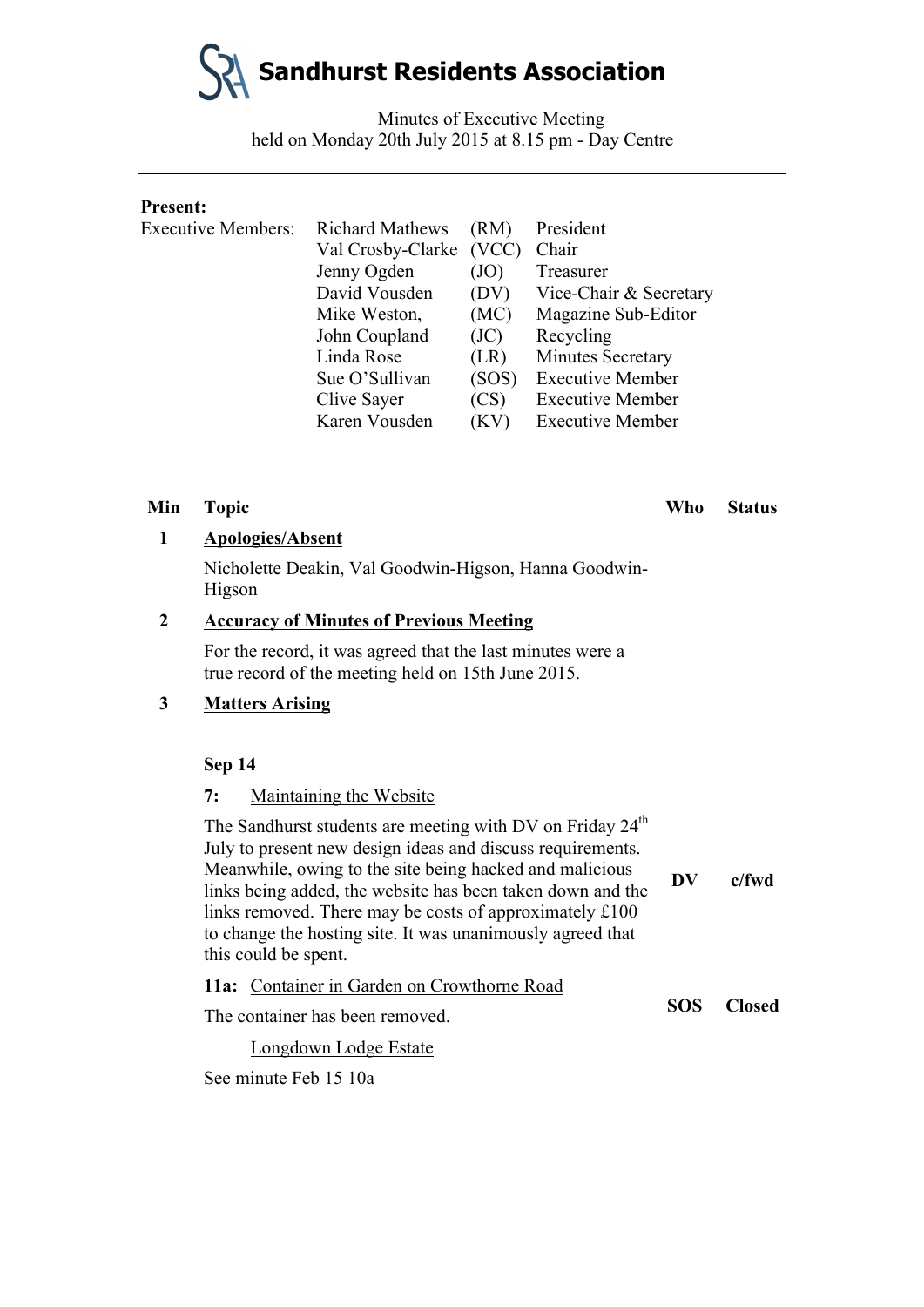

Minutes of Executive Meeting held on Monday 20th July 2015 at 8.15 pm - Day Centre

| Min | <b>Topic</b>                                                                                                                              | Who                    | <b>Status</b> |
|-----|-------------------------------------------------------------------------------------------------------------------------------------------|------------------------|---------------|
|     | 11a: Boots Pharmacy                                                                                                                       |                        |               |
|     | Barbara Denning will be contacted for a copy of the<br>minutes of the meeting between the SOPFG and Boots.                                | DV                     | $c$ /fwd      |
|     | <b>Jan 15</b>                                                                                                                             |                        |               |
|     | <b>4a:</b><br><b>Insurance Policy</b>                                                                                                     |                        |               |
|     | The insurers were concerned that the website contains an<br>unmonitored forum. This will be addressed as part of the<br>website redesign. | DV                     | $c$ /fwd      |
|     | Feb 15                                                                                                                                    |                        |               |
|     | <b>10a:</b> H4 Designations                                                                                                               |                        |               |
|     | The planning committee will consider the non-compliance<br>at 4 Greenways at their next meeting.                                          | <b>SOS</b>             | $c$ /fwd      |
|     | 11a: Flooding on Shepherds Meadow Path                                                                                                    |                        |               |
|     | The path on the East side of Shepherds Meadow is flooding<br>and need reparation work. This is being looked at.                           | $\overline{\text{CS}}$ | $c$ /fwd      |
|     | <b>Jun 15</b>                                                                                                                             |                        |               |
|     | $£20,000$ excess in the current account has been<br>4a:<br>transferred to the reserve account.                                            | JO                     | <b>Closed</b> |
|     | $4b$ :<br>The books have been inspected by the external<br>accountant.                                                                    | <b>JO</b>              | <b>Closed</b> |
|     | The accountant's free advertisement will be included<br>4c:<br>in the next magazine.                                                      | JO                     | <b>Closed</b> |
| 4   | <b>Treasurer's Report</b>                                                                                                                 |                        |               |
|     | Figures as at end of June 2015:                                                                                                           |                        |               |
|     | <b>Current Account</b><br>£8,822.53                                                                                                       |                        |               |

| <b>Total</b>    | £37,213.06 |
|-----------------|------------|
| Reserve Account | £28,390.53 |
| Current Account | £8,822.53  |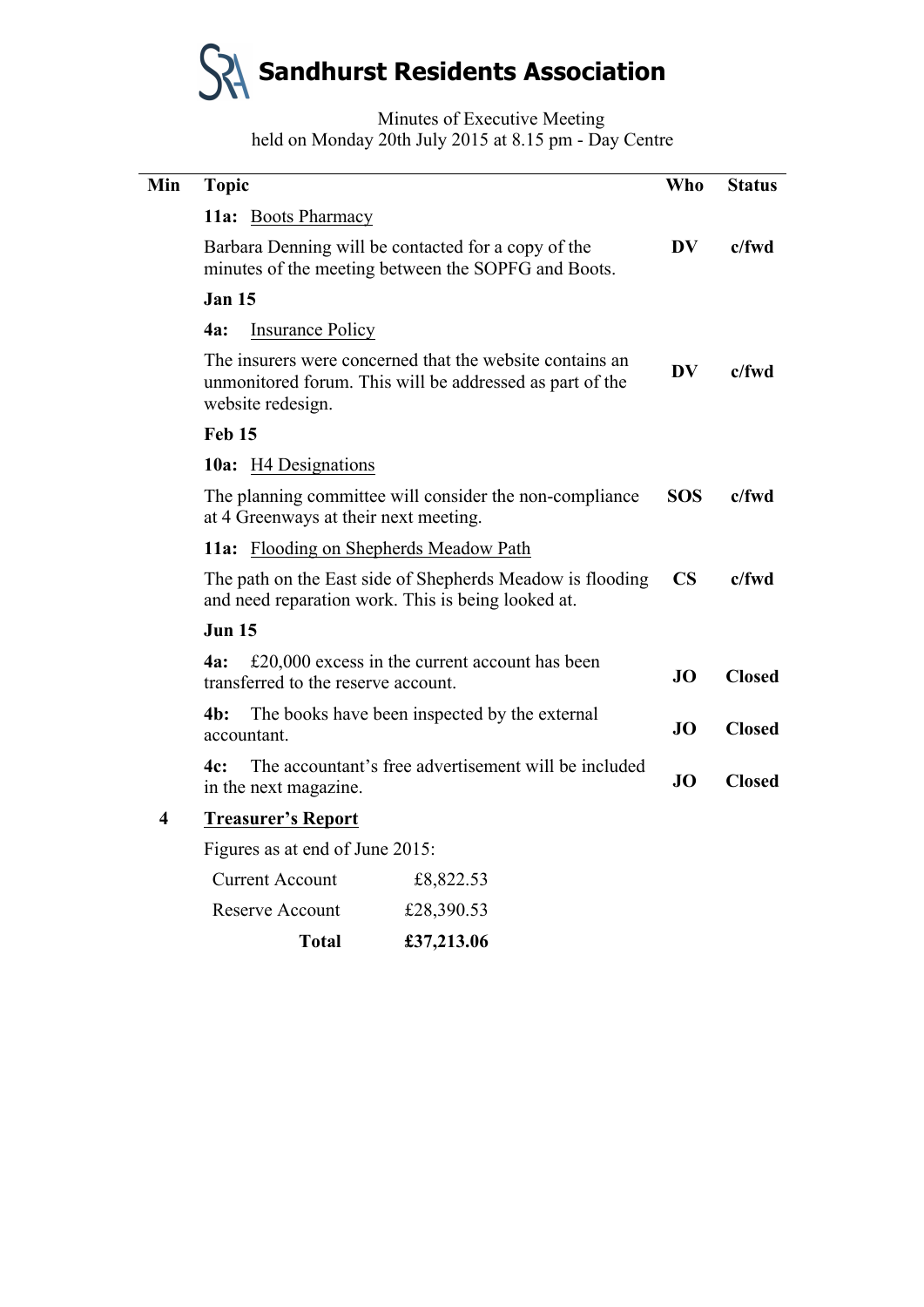# **Sandhurst Residents Association**

Minutes of Executive Meeting held on Monday 20th July 2015 at 8.15 pm - Day Centre

| Min       | <b>Topic</b>                                                                                                                                                                                                                                                                                                                                                                                                                                                                                                                                             | <b>Who</b> | <b>Status</b> |
|-----------|----------------------------------------------------------------------------------------------------------------------------------------------------------------------------------------------------------------------------------------------------------------------------------------------------------------------------------------------------------------------------------------------------------------------------------------------------------------------------------------------------------------------------------------------------------|------------|---------------|
| 5         | <b>Donations</b>                                                                                                                                                                                                                                                                                                                                                                                                                                                                                                                                         |            |               |
| 5a        | Sandhurst Day Centre Shop                                                                                                                                                                                                                                                                                                                                                                                                                                                                                                                                |            |               |
|           | A donation towards the cost of installing a CCTV system<br>in the Day Centre shop has been requested. The shop is<br>experiencing increasing problems with litter being dumped<br>in the front entrance of the shop out of hours. This has to<br>be disposed of at the shop's expense. The system will<br>comprise a camera at the front of the shop, with images of<br>evidential quality, TV screen and software. The Day Centre<br>will add to the funds to include a camera at the rear of the<br>shop, although the problem is markedly less there. | DV         |               |
|           | Further details of the costs are to be established.                                                                                                                                                                                                                                                                                                                                                                                                                                                                                                      |            |               |
| 6         | <b>Magazine</b>                                                                                                                                                                                                                                                                                                                                                                                                                                                                                                                                          |            |               |
|           | Nothing to report.                                                                                                                                                                                                                                                                                                                                                                                                                                                                                                                                       |            |               |
| 7         | Website                                                                                                                                                                                                                                                                                                                                                                                                                                                                                                                                                  |            |               |
|           | Nothing to report                                                                                                                                                                                                                                                                                                                                                                                                                                                                                                                                        |            |               |
| 8         | Recycling                                                                                                                                                                                                                                                                                                                                                                                                                                                                                                                                                |            |               |
| <b>8a</b> | The stakeholder group have not received information from<br>Re3 for some while. Paul Bettison offered to query this<br>with the Re3 chairwoman.                                                                                                                                                                                                                                                                                                                                                                                                          | JC         |               |
| <b>8b</b> | Paul Bettison offered to arrange a visit to the Lakeside<br>plant, which processes waste to produce 1/3 of the daily<br>electricity needs for Heathrow airport.                                                                                                                                                                                                                                                                                                                                                                                          | JC         |               |
| 9         | <b>Projects</b>                                                                                                                                                                                                                                                                                                                                                                                                                                                                                                                                          |            |               |
|           | Nothing to report                                                                                                                                                                                                                                                                                                                                                                                                                                                                                                                                        |            |               |
| 10        | Planning                                                                                                                                                                                                                                                                                                                                                                                                                                                                                                                                                 |            |               |
| 10a       | Investigate the time and usefulness of producing a list of<br>the planning decisions across BFBC rather than just the<br>Sandhurst Ward.                                                                                                                                                                                                                                                                                                                                                                                                                 | LR         |               |
|           | The traffic restrictions at the Rackstraws junction,<br>scheduled for August $31st$ , are urgently needed as the traffic<br>poles are in a state of disrepair and must be replaced, hence<br>the less than ideal timing. The opportunity will be taken to<br>replace the responsive traffic system, which has worked<br>well but is now 15 years old and in need of updating.                                                                                                                                                                            |            |               |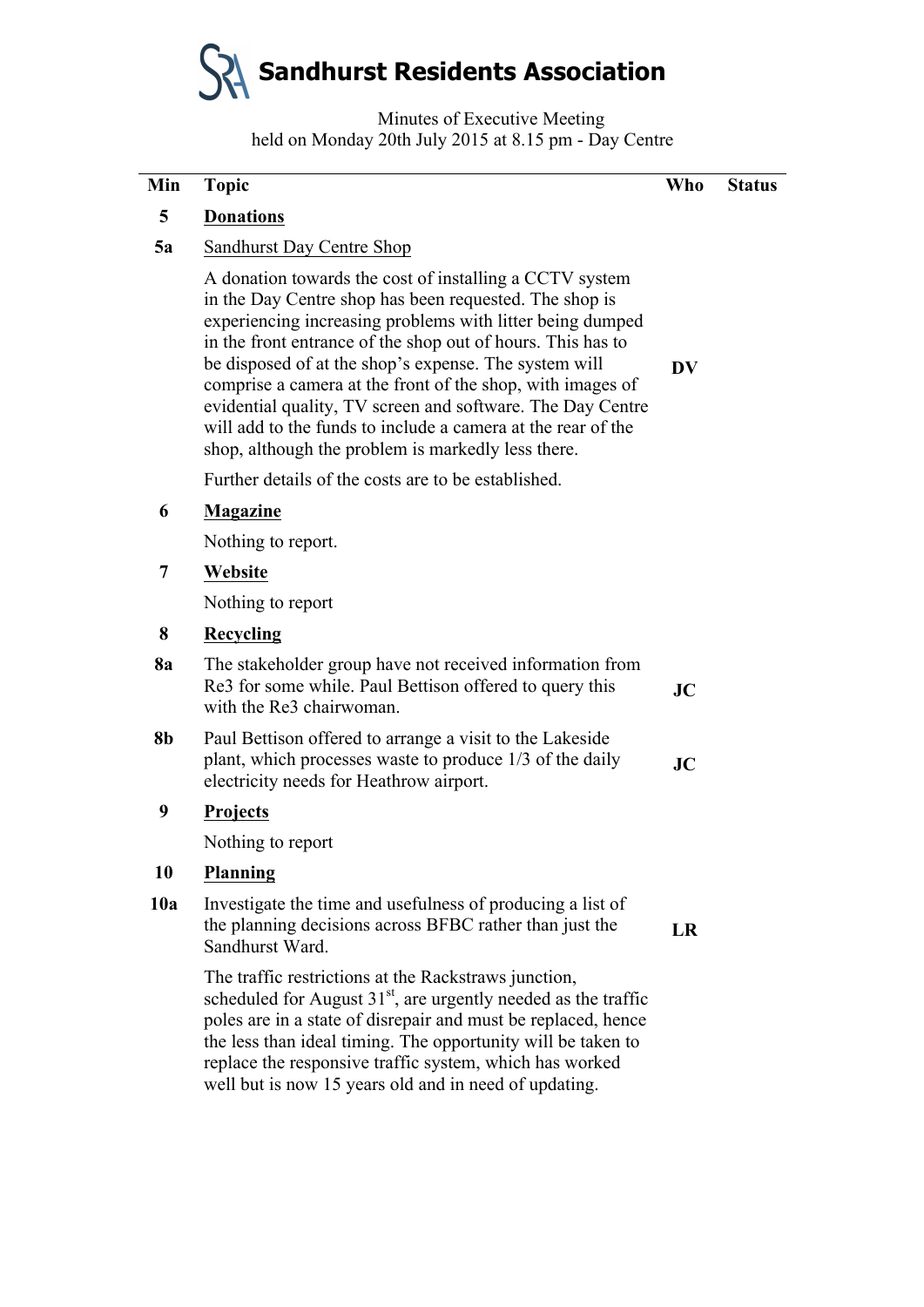**Sandhurst Residents Association**

Minutes of Executive Meeting held on Monday 20th July 2015 at 8.15 pm - Day Centre

| Min | <b>Topic</b>                                                                                                                                                                                                                                                                                                                             | Who | <b>Status</b> |
|-----|------------------------------------------------------------------------------------------------------------------------------------------------------------------------------------------------------------------------------------------------------------------------------------------------------------------------------------------|-----|---------------|
| 11  | AOB:                                                                                                                                                                                                                                                                                                                                     |     |               |
| 11a | A resident has reported that groups of school children are<br>taking large pizzas and boxes of beer over to the park after<br>school for partying. While it is good to see the park being<br>used, there is a large amount of unpleasant and dangerous<br>litter being left behind, including uneaten pizzas and<br>broken beer bottles. |     |               |
|     | Grounds men on the park have to clear the rubbish on the<br>early morning to ensure the park is safe to use during the<br>day. The culprits have been spoken to by grounds men, but<br>received a rude and abusive response.                                                                                                             |     |               |
|     | The matter will be high lighted in the next issue of the<br>magazine.                                                                                                                                                                                                                                                                    | МW  |               |
|     | $\mathbf{1}$ 1 $\mathbf{0}$ $\mathbf{0}$ $\mathbf{0}$ $\mathbf{0}$ $\mathbf{0}$ $\mathbf{0}$ $\mathbf{0}$ $\mathbf{0}$ $\mathbf{0}$ $\mathbf{0}$ $\mathbf{0}$ $\mathbf{0}$ $\mathbf{0}$ $\mathbf{0}$ $\mathbf{0}$ $\mathbf{0}$ $\mathbf{0}$ $\mathbf{0}$ $\mathbf{0}$ $\mathbf{0}$ $\mathbf{0}$ $\mathbf{0}$ $\mathbf{0}$ $\math$        |     |               |

The meeting closed at 9:06pm. Please note that there is no meeting in August. The next meeting is on September 21<sup>st</sup>.